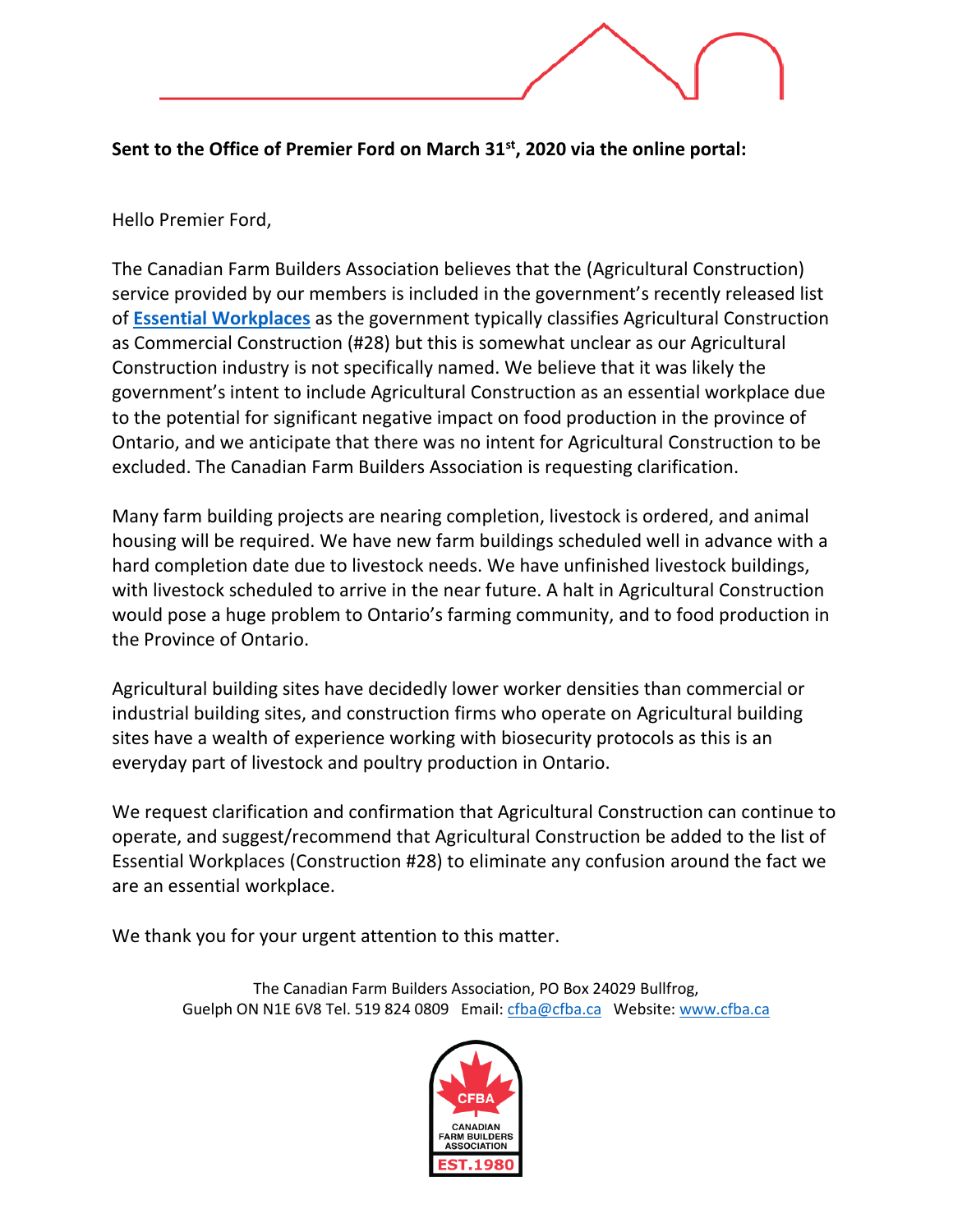## **Emailed to:**

James Wallace Chief of Staff to the Premier (Acting) Government of Ontario

Derek O'Toole Senior Policy Advisor to Chief of Staff Government of Ontario

Andrew Roberts Executive Director of Issues Management and Legislative Affairs Government of Ontario

Mark Lawson Deputy Chief of Staff, Policy Government of Ontario

## **CC'd:**

Michael Leach, P. Eng. President Canadian Farm Builders Association

Brian Brubacher Vice President Canadian Farm Builders Association

Terry Rothwell, P. Eng. Past President Canadian Farm Builders Association

> The Canadian Farm Builders Association, PO Box 24029 Bullfrog, Guelph ON N1E 6V8 Tel. 519 824 0809 Email: [cfba@cfba.ca](mailto:cfba@cfba.ca) Website: [www.cfba.ca](http://www.cfba.ca/)